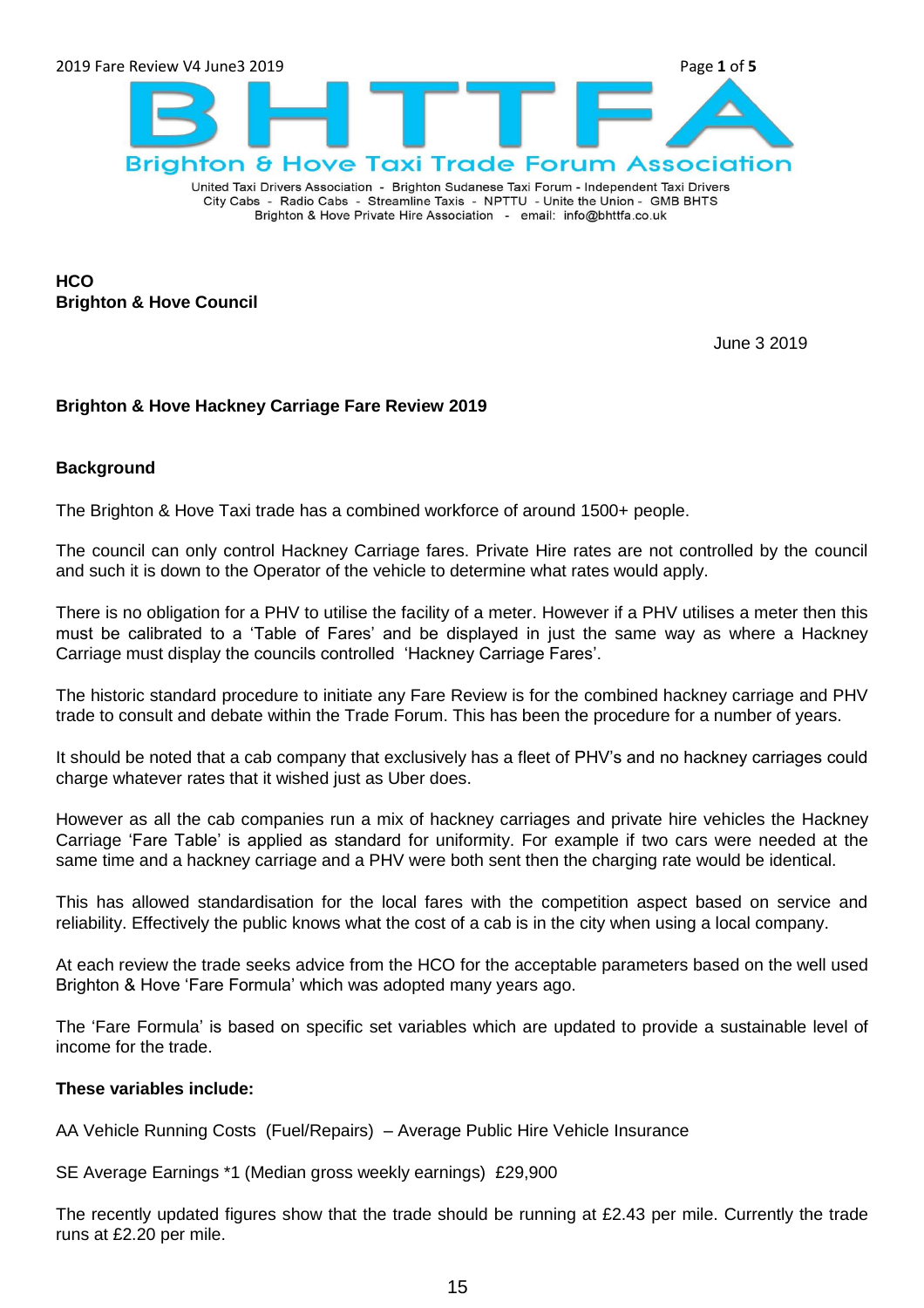#### **The AA Fuel Price Report for January 2015 and December 2018 (Appendix 1) shows an increase for:**

Petrol from 108.4L to 122.6L = 13% increase Diesel: 116.2L to 133.4 L =  $= 14.8\%$  increase

This gives an average of a 13.9% increase in fuel costs over four years

A fare review took place in 2013. The last fare review took place two years later in 2015 which simply added a basic 20p all fares. (Current Hackney Carriage Table of Fares Appendix 2)

The following is taken from the Minutes of the March 5 2015 Licensing Committee Minutes:

#### **LICENSING COMMITTEE (NON LICENSING ACT 2 003 FUNCTIONS) 5 MARCH 2015**

30 HACKNEY CARRIAGE FARE REVIEW

30.5 ................ Councillor Simson stated that whilst noting that these figures had been put forward by the Taxi Forum she considered that the trade needed to be mindful that there should be a suitable time lapse before there were any further increases. Other Members of the Committee concurred in that view.

#### It was stated at that meeting *"...the trade needed to be mindful that there should be a suitable time lapse before there were any further increases"*

To date the trade has complied with this directive of over four years ago and after advice from the HCO with regards to the data calculations for the "Fare Formula" the trade is now seeking to move from a running miles of £2.20 to a running mile of £2.40.

It should be noted that it is not advisable to leave such a long time of a four and a half year period between Fare Reviews and a better practice is an annual review for the Financial Year much like every other institution and an inflation related adjustment. For example the new council practice or licensing fees set at 2% per year.

The established "National Fares League Table" published by Private Hire & Taxi Monthly currently shows Brighton & Hove at the  $25<sup>th</sup>$ . This is national table is based on a two mile journey on Tariff 1.

To compare the Tariffs the following shows some examples (see Appendix 3 for full chart)

| 13: Poole - £7.00                        |
|------------------------------------------|
| 14: Stroud - £7.00                       |
| 15: Tonbridge & Malling - £7.00          |
| 16: Tunbridge Wells - £7.00              |
| $17:$ Wiltshire - £7.00                  |
| 18: Jersey - £6.99                       |
| 19: Restormel - £6.95                    |
| $20:$ Vale of white Horse - £6,90        |
| 21: Wealdon - £.6.90                     |
| 22: Weymouth & Portland - £6.90          |
| 23: Adur - £6.80 (Rise in 2016)          |
| 24: Bath & NE Sommerset $-$ £6.80        |
| 25: Brighton & Hove £6.80 (Rise in 2015) |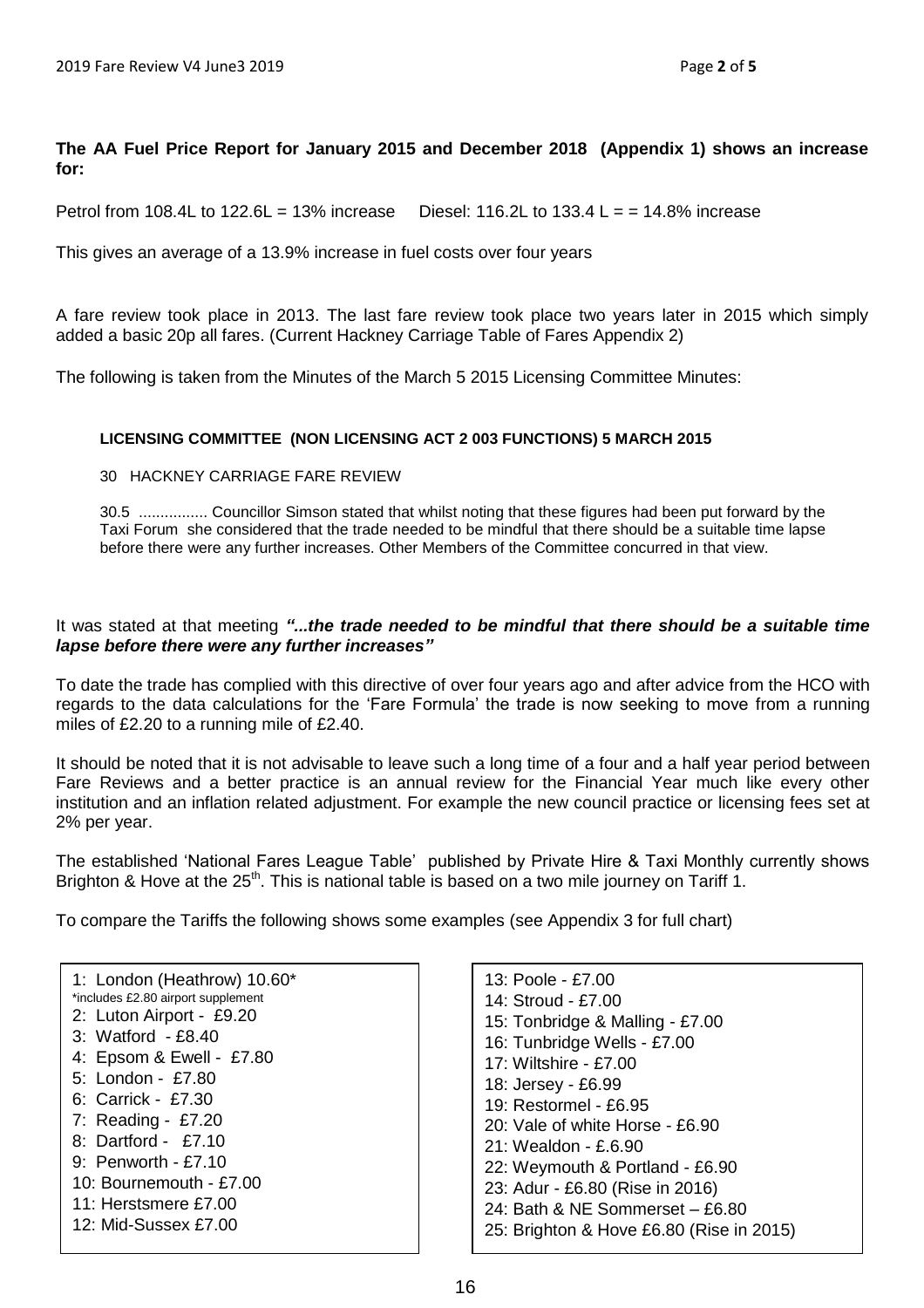#### **The Uber Effect**

Since the last review in March 2015 the city has seen the arrival of Uber of which only uses locally licensed "Private Hire Vehicles" on its Uber Brighton Operator Licence and not locally licensed "Hackney Carriage Taxis" other than a mixture of both these types brought in from other areas.

Because of this model of operating this is now a unique position in the city as Uber Brighton is exclusively a Private Hire service exclusively using Brighton & Hove licensed PHV"s where controls on pricing are not determined by the council. Indeed as there is no control on such pricing Uber often raises the cost of its service by 3 to 4 times the standard fare known as 'Surge Pricing'.

This is opposed to the established cab companies in the city who have always run a mixture of PHV"s and Hackneys within their respective fleets thus both types of vehicles comply with the council controlled fares which allows the public to have a 'Fair Fare' within the city with no such 'Surge Pricing'.

It should be emphasised that for many years the whole trade has worked closely with the council to ensure that the trade has a sustainable income to ensure that standards are high.

*18 months ago the BBC carried an experiment by ordering both a Brighton & Hove licensed vehicle from one of the main cab companies and an Uber vehicle (licensed area unknown) to go from Queens Road Brighton to Sussex University. As Uber was not on its Surge Pricing mode both fares came out the same at £13.*

Whilst it has been established that Uber is not cheaper than the local companies the facility to increase the fares by **'Surge Pricing'** on a whim has had the effect of enticing drivers to its platform where they can earn more when it rains and indeed at any other time that Uber considers fit to raise prices. For example during Pride 2018 we were informed that Uber was frequently on "Surge Pricing" mode where the local trade were working on the council controlled rate. "Surge Pricing" is of course a commercial decision.

The Brighton & Hove council controlled fares used by both the Hackney and PH trade quite rightly does not allow for such "Surge Pricing". However with the arrival of Uber the drivers have an incentive to leave the local cab companies that have used the "council controlled charging" system for many years to work on the Uber platform that allows for fares to be massively inflated when demand is greater and thus achieve a higher income.

Maybe one day Uber may have dominance in the city where "Surge Pricing" throughout the day is common rather than where we currently are with the long established circuits using the 'council controlled fares' having disappeared though lack of drivers having gone to Uber who rely on such inflated fares due to 'Surge Pricing'.

So whilst the trade has never had any issues at all with Uber as a commercial competitor it is a paradoxical situation that the system Uber uses to calculate fares via "Surge Pricing" has now given further reasons for the local trade to raise fares to compete on a fair basis in order to retain drivers on the local companies.

Without these drivers the local companies would cease to exist and international companies will take over the city.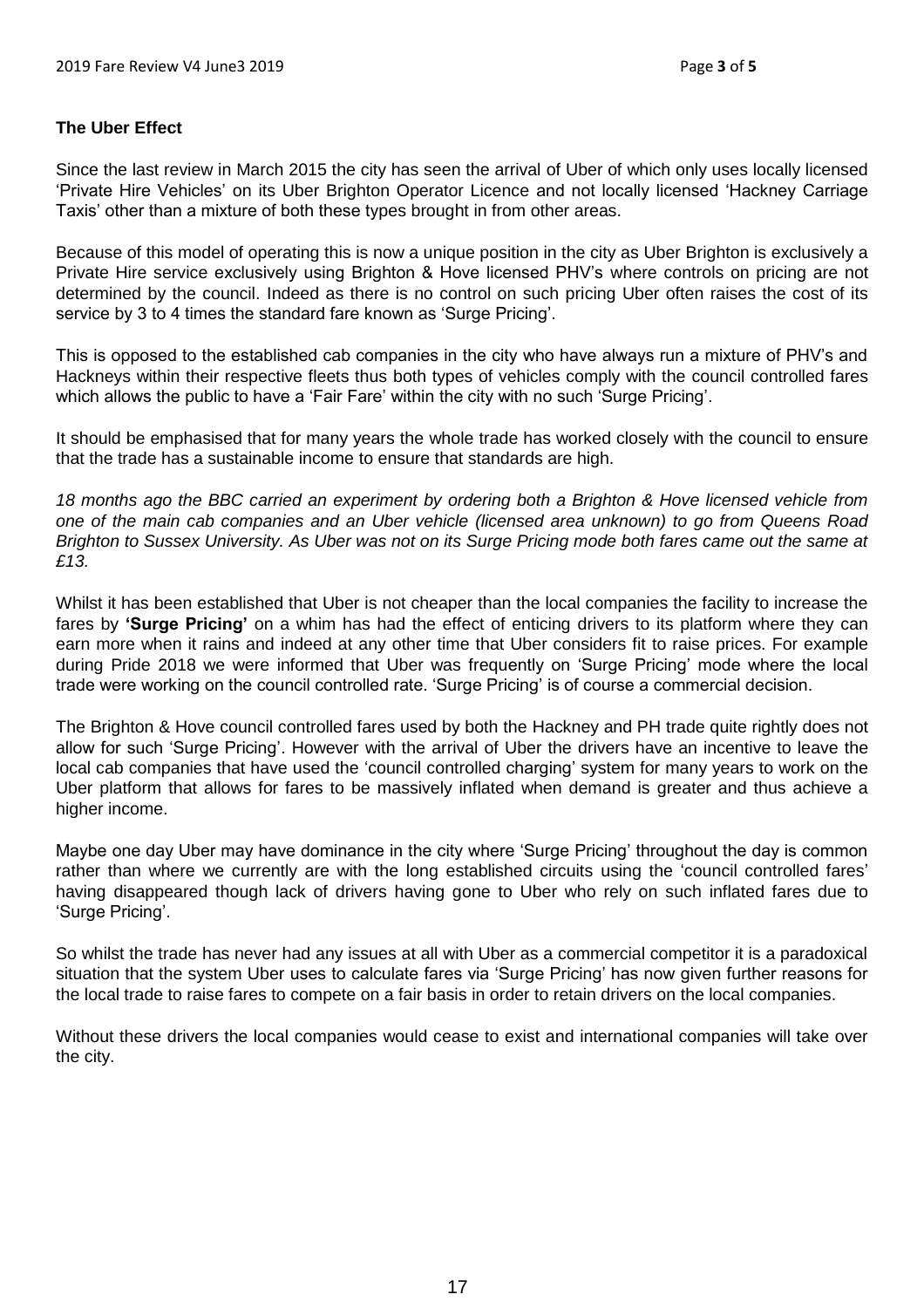#### **Tariff Proposal**

The Brighton & Hove Taxi Trade is applying for a fare review after four years of keeping fares down and complying with the statement from the March 5 2015 Licensing Committee of a "...suitable time lapse".

The increase is to move from £2.20 per mile to £2.40 per mile which is in line with the 'Fare Formula' as provided by the council via the HCO which is in fact £2.43 per mile (as of February 2019) with an increase in the flag fall (meter start rate). This coincides with licensing authorities such as Mid-Sussex and Lewes.

Information has been provided that Worthing will also be adjusting the flag fare accordingly.

There is no application to increase the rate of current waiting time.

#### **Radio Relay – Taxi Meter Consultants**

Radio Relay serves a wide area of licensing authority"s and extensive consultation has taken place with the trade to ensure that the technical complexities of the meter calibrations provide completely accurate calculations that range from the five tariffs rates for the saloon cars and the further 5 tariff rates for multiseater cars.

There is also a proposal for the 'Fouling' charge to increase from £50 to £100 as the current fouling charge has remained the same for a number of years.

The November 2018 Licensing Committee Meeting it was recommended that all licensing fees should now be raised at a rate of 2% each year. The proposal amounts to around 1.92% per year since the last Fare Review in 2015.

The trade would like to respectfully make the point to the council that the taxi trade is exactly the same as any other business in the city and has taken into consideration many factors for the proposed Fare Review.

The position is that whilst each taxi driver is an individual self-employed business... under Bylaws the council is uniquely given the power to determine what the trade charges... which under general business practice is quite a unique situation.

With the current situation of other Licensing Authorities having lower standard than Brighton & Hove meaning that we now have hundreds of those drivers/vehicles working in the city there is no incentive to recruit new drivers for the trade.

One solution is to lower our standards. However it is much more preferable to provide an income that matches the standards expected.

#### **Trade & Council Meeting February 13 2019**

On February 13 a meeting took place for the trade to make a presentation on the Fare Review based on the proposal for the meter to go from £2.20 to £2.40 per mile.

Present at the meeting for the trade was Andrew Peters (GMB), George Beresford (Independent Hackney Carriage Drivers) and Dervish Bayram. For the council Martin Seymour HCO, Jim Whitelegg Regulatory Services Manager (Licensing & Trading Standards) and Michael Bentley Finance Officer.

We are pleased to state that Mr. Bentley raised no objection to the principle of the proposal.

Since that meeting Radio Relay has looked at the technical intricacies for the meter capabilities and has set out the tariff card to ensure accuracy.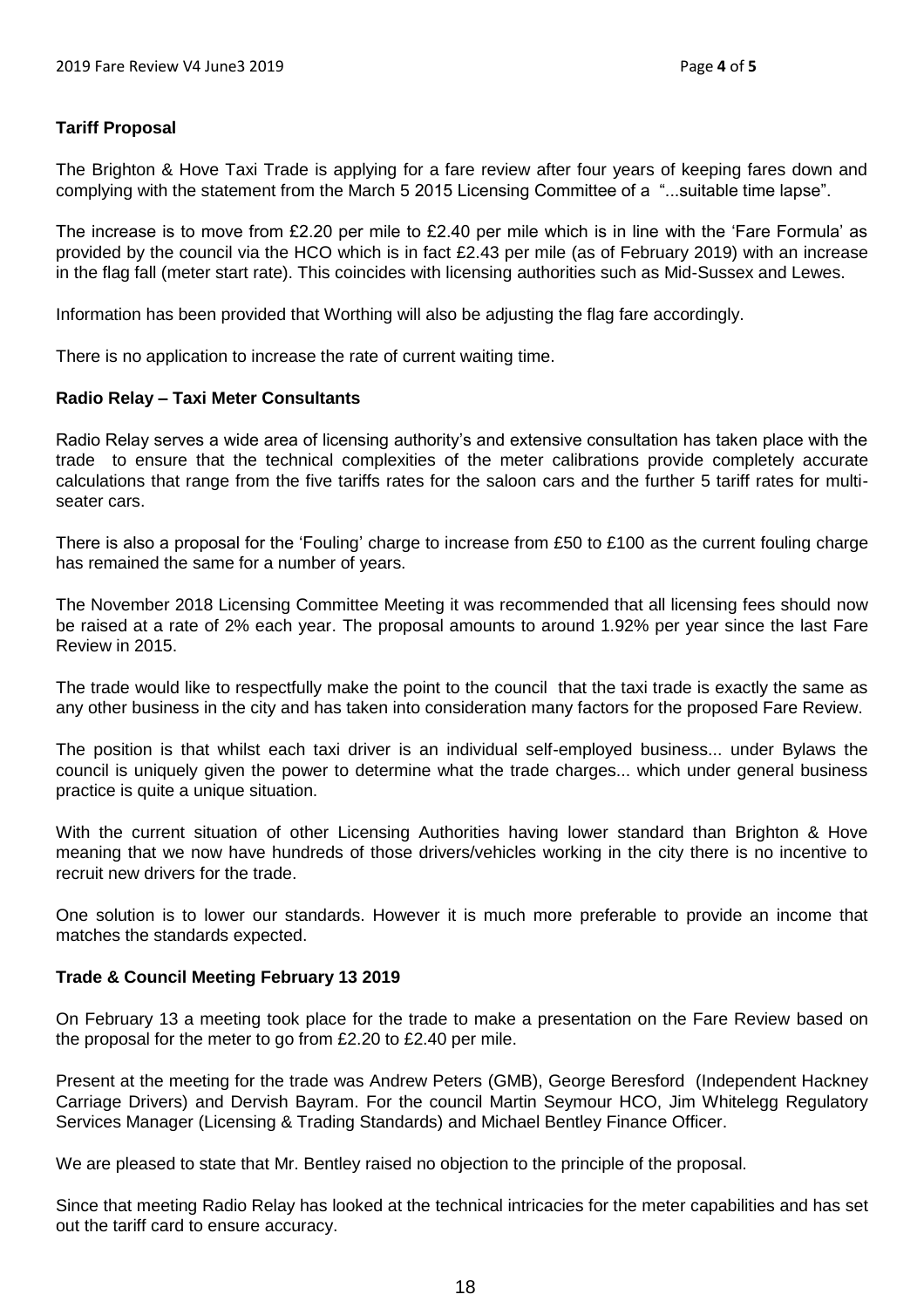The conclusion of the meeting was that it was agreed to forward the proposal from the trade to the Licensing Committee with the new "Fouling Charge" to be worded as;

"Fouling Up to £100"

It should be noted that photographic evidence was provided of a recent case of such fouling in a taxi to demonstrate the extent of what can happen.

It was also recommended by the trade to utilise the rear of the new Fare Card to show important contact numbers for matters such as Safe Guarding.

Andrew Peters GMB Brighton & Hove Taxi Section

#### **On behalf of the Brighton & Hove Taxi Trade Forum**

United Taxi Driver Association (Bangladeshi Group) Sudanese Taxi Forum Independent Taxi Drivers Brighton & Hove Private Hire Driver Association NPTTU City Cabs Radio Cabs Streamline Taxis Unite the Union GMB Brighton & Hove Taxi Section